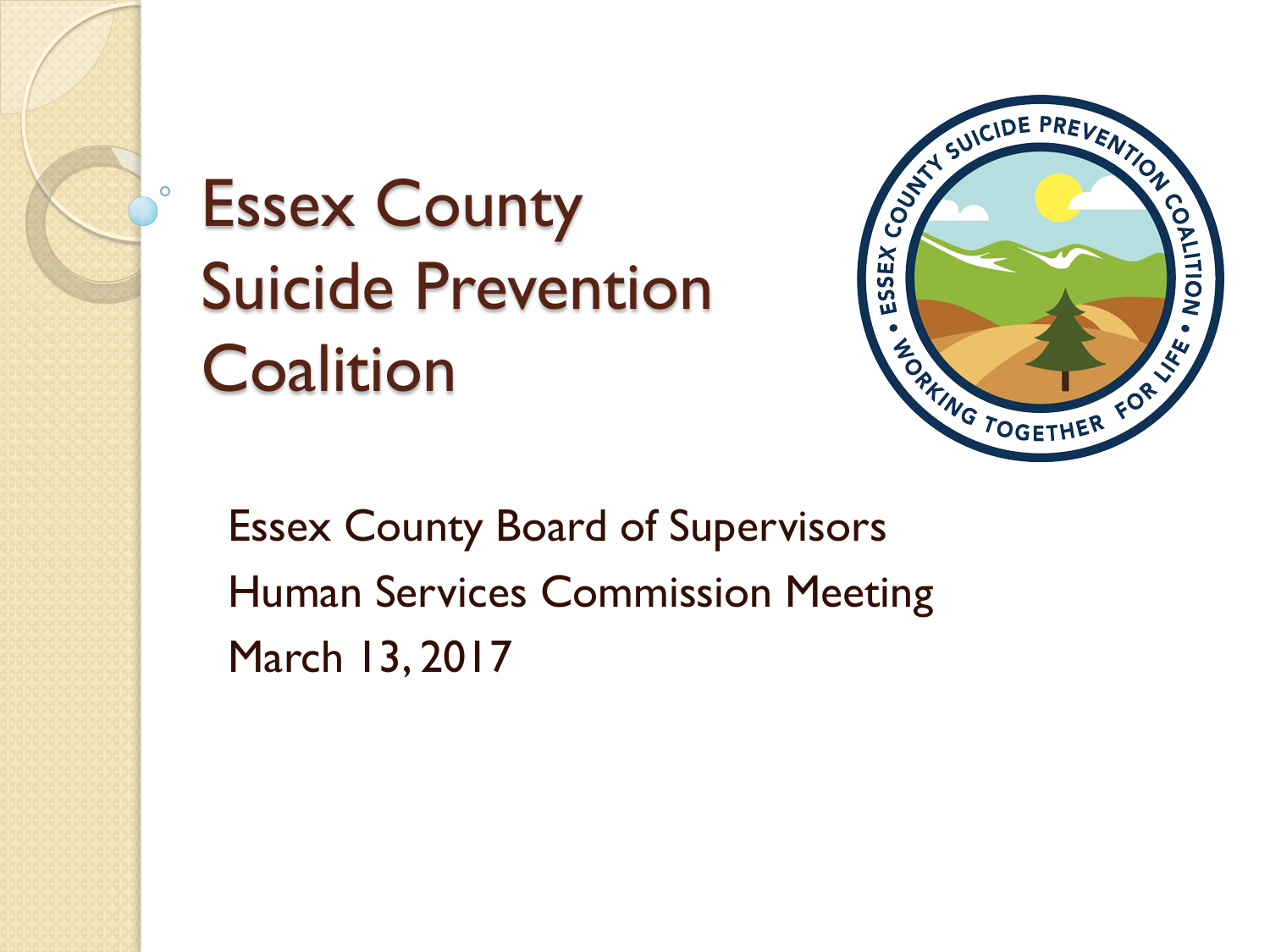

### Mission and Vision

The mission of the Essex County Suicide Prevention Coalition is to work together as a community to increase suicide awareness and prevention.

The Vision is that Essex County will have the necessary information and tools to raise awareness, promote education and increase action to reduce suicides.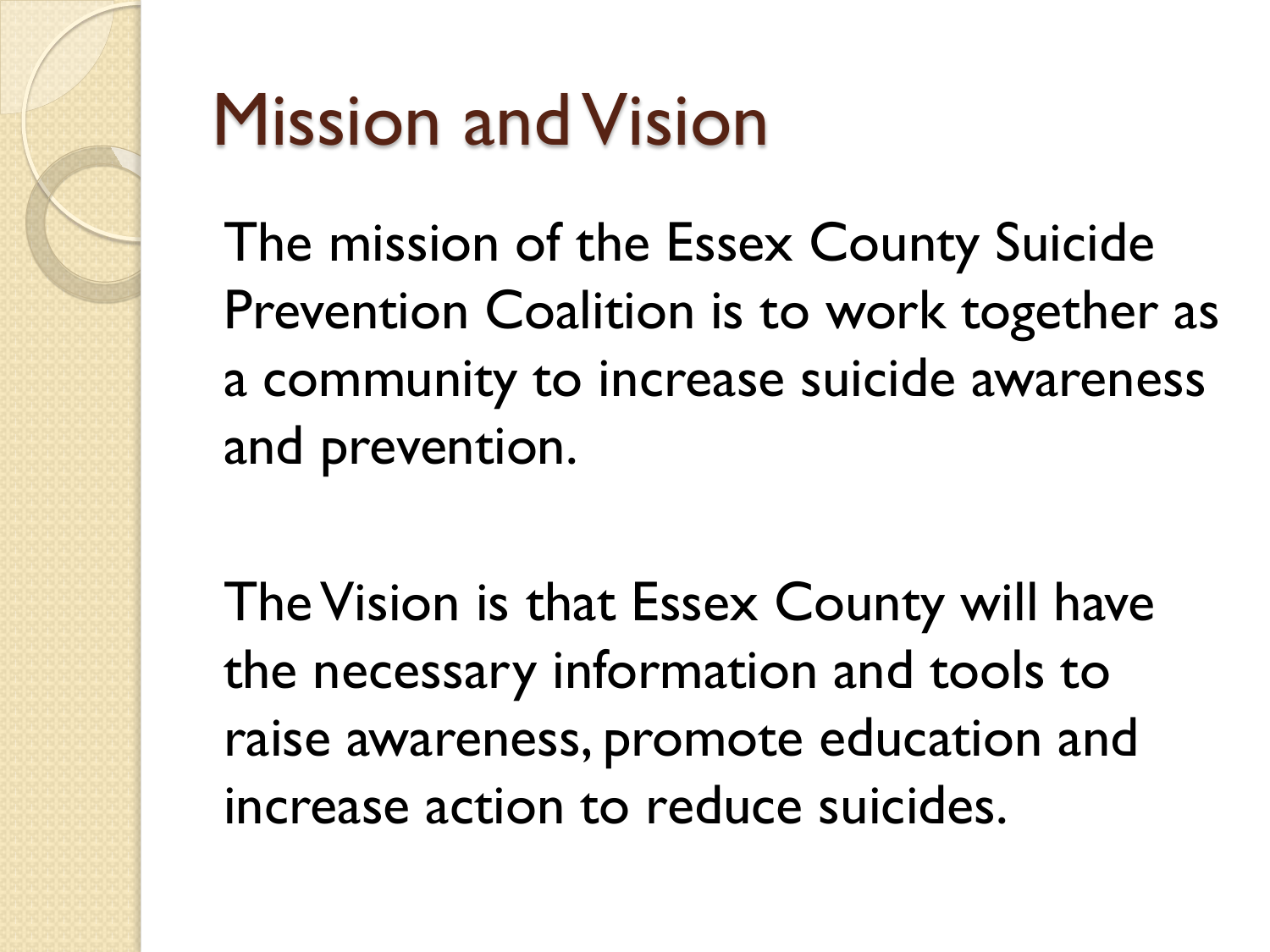- Since 2014, the Coalition has conducted over 30 suicide prevention and intervention classes such as SafeTALK, Youth Mental Health First Aid and QPR (Question, Persuade, and Refer.)
- A variety of customized training programs and presentations have been given throughout the North Country to law enforcement, health care providers, major employers, faith-based organizations, youth groups, emergency responders, Veterans, county social service agencies and community members at large.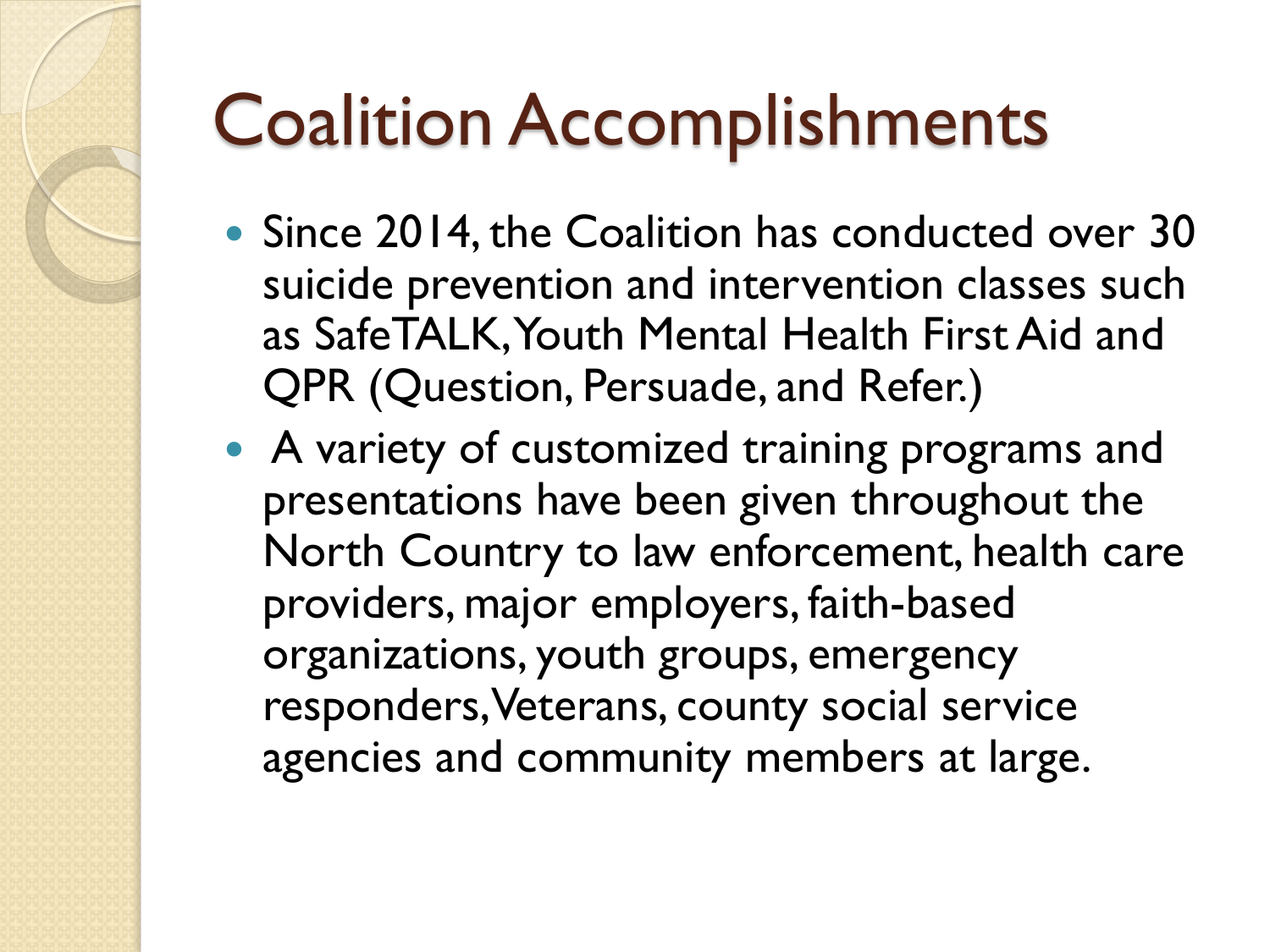- Created the "On Common Ground" teen theater troupe and provided performances throughout the North Country with messages of anti-bullying and suicide prevention
- Members participate in Regional Suicide Prevention Coalition activities with counties across the North Country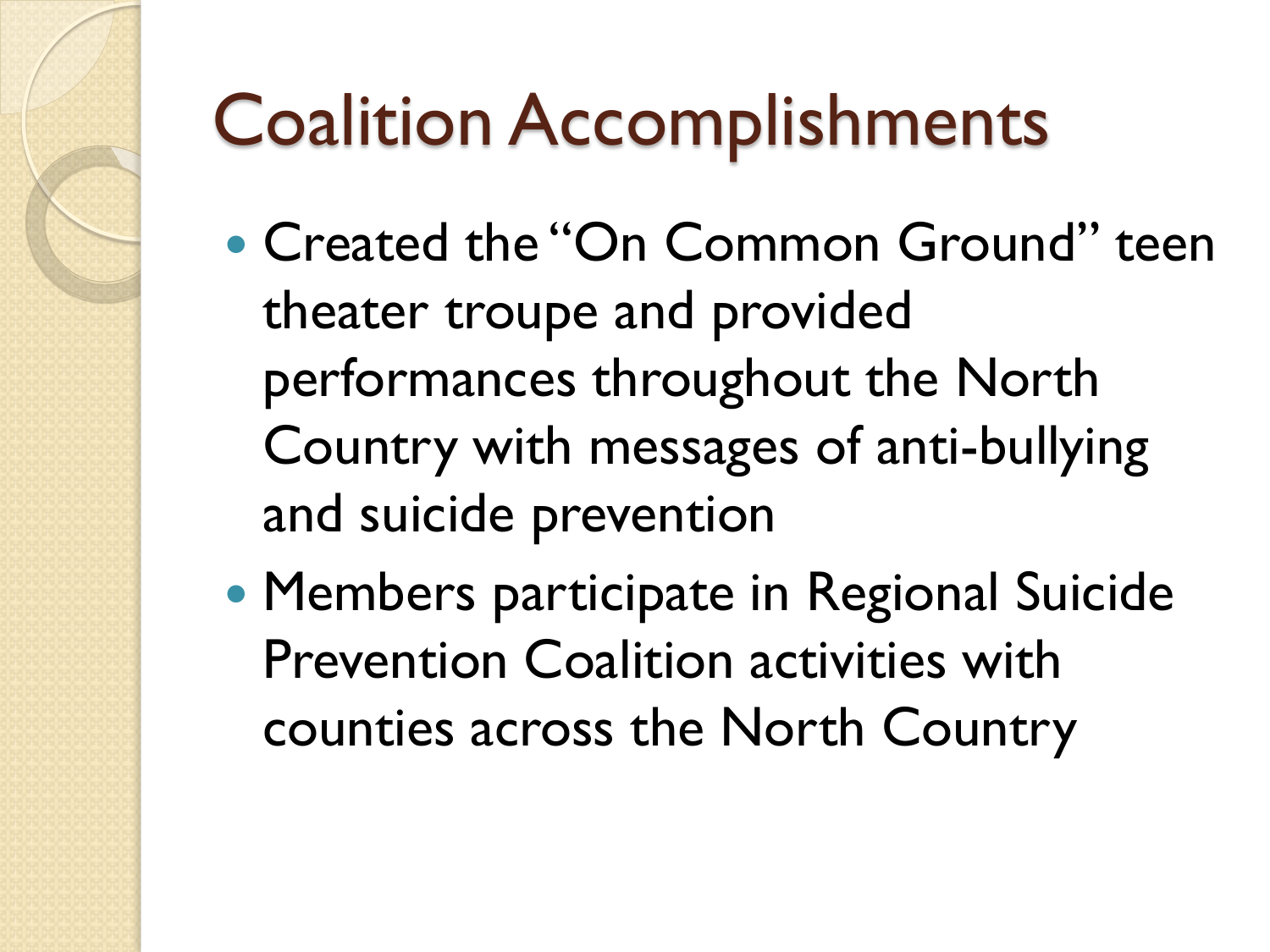- Created Coalition website & Facebook page
- Designed and printed a variety of suicide prevention materials available at no cost to the community
- Since 2014, attended Annual Legislative Advocacy Days with Mental Health Association in New York State, New York State Association of Psychiatric Rehabilitation Services and American Foundation for Suicide Prevention.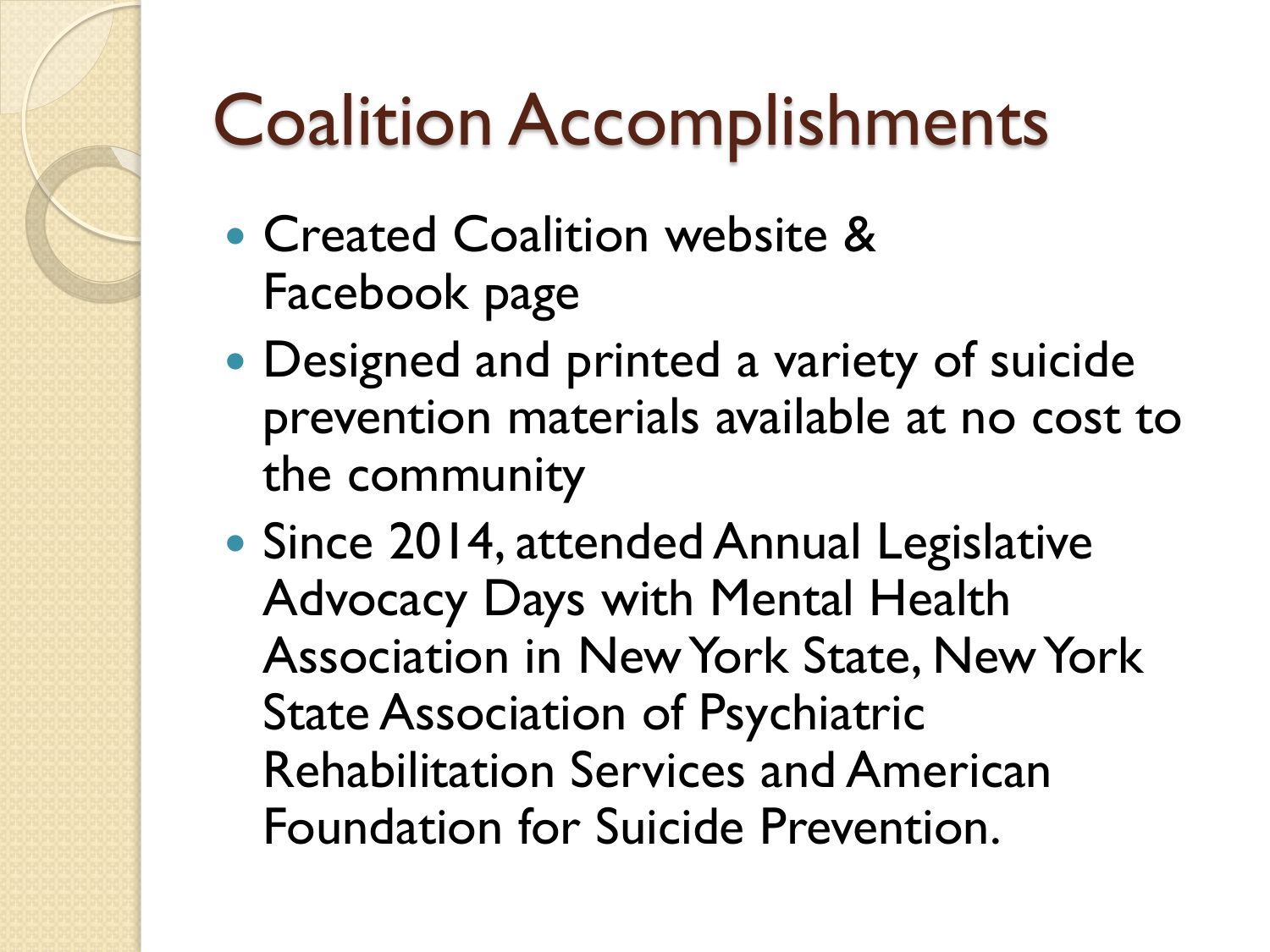- Coalition members are active on several Essex County school crisis teams and have assisted with crisis interventions at schools.
- Suicide prevention, intervention and postvention training has been provided to many Essex County Schools, both at individual schools and on a tri-county basis.
- In 2016, Coalition Member Shelby Davis received the 2016 Excellence in Suicide Prevention Award by the Suicide Prevention Center of New York; one of four awards given at the Annual Conference in 2016.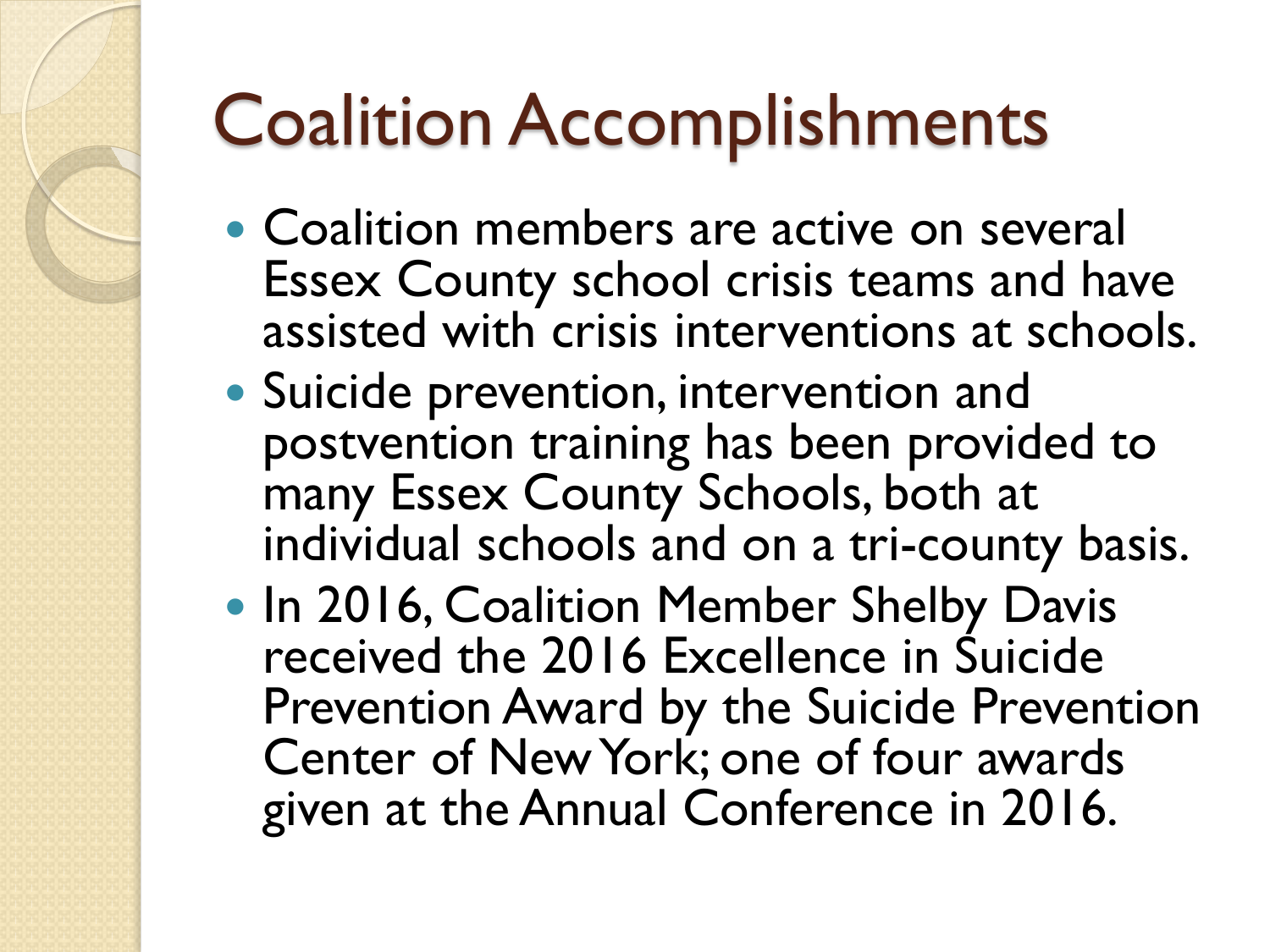• Also in 2016, the Coalition hosted the first Survivor of Suicide Loss Day to be held in the North Country. The event is held in conjunction with other events worldwide, sponsored by the American Foundation for Suicide Prevention, and is dedicated to promote healing and hope for those who have lost a loved one to suicide. An International Survivor of Suicide Loss Day is always held on the Saturday before Thanksgiving, scheduled for November 18, 2017.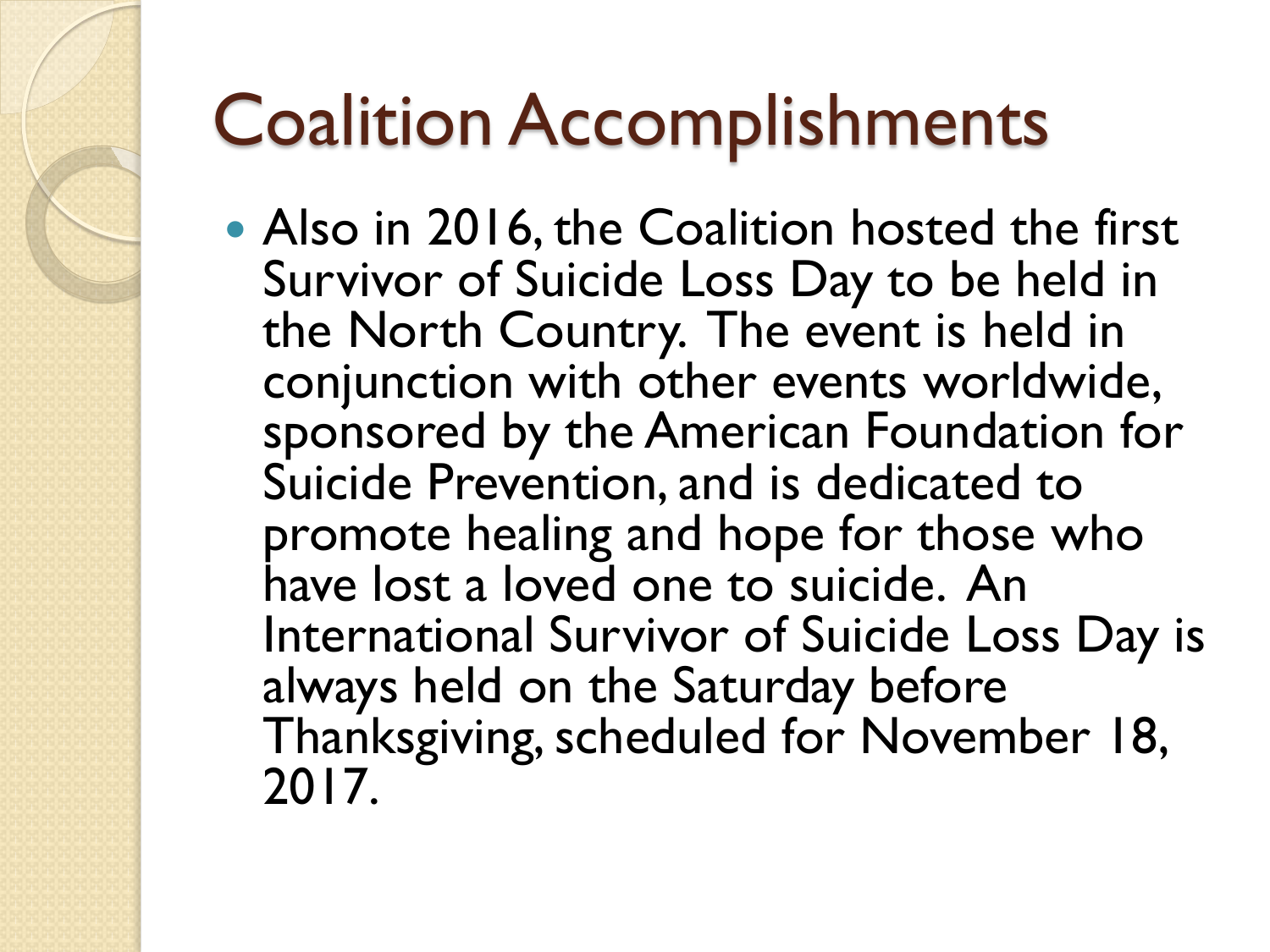# Looking Ahead for the Coalition

- Ongoing Community Education
	- Presentations to individual Town Boards
	- Make mental health and suicide prevention a public health conversation
- Crisis Intervention Teams
	- Based on the Memphis Model
	- Mental Health Mobile Crisis integrated with Law Enforcement
	- Specially trained officers to respond to individuals experiencing a mental health crisis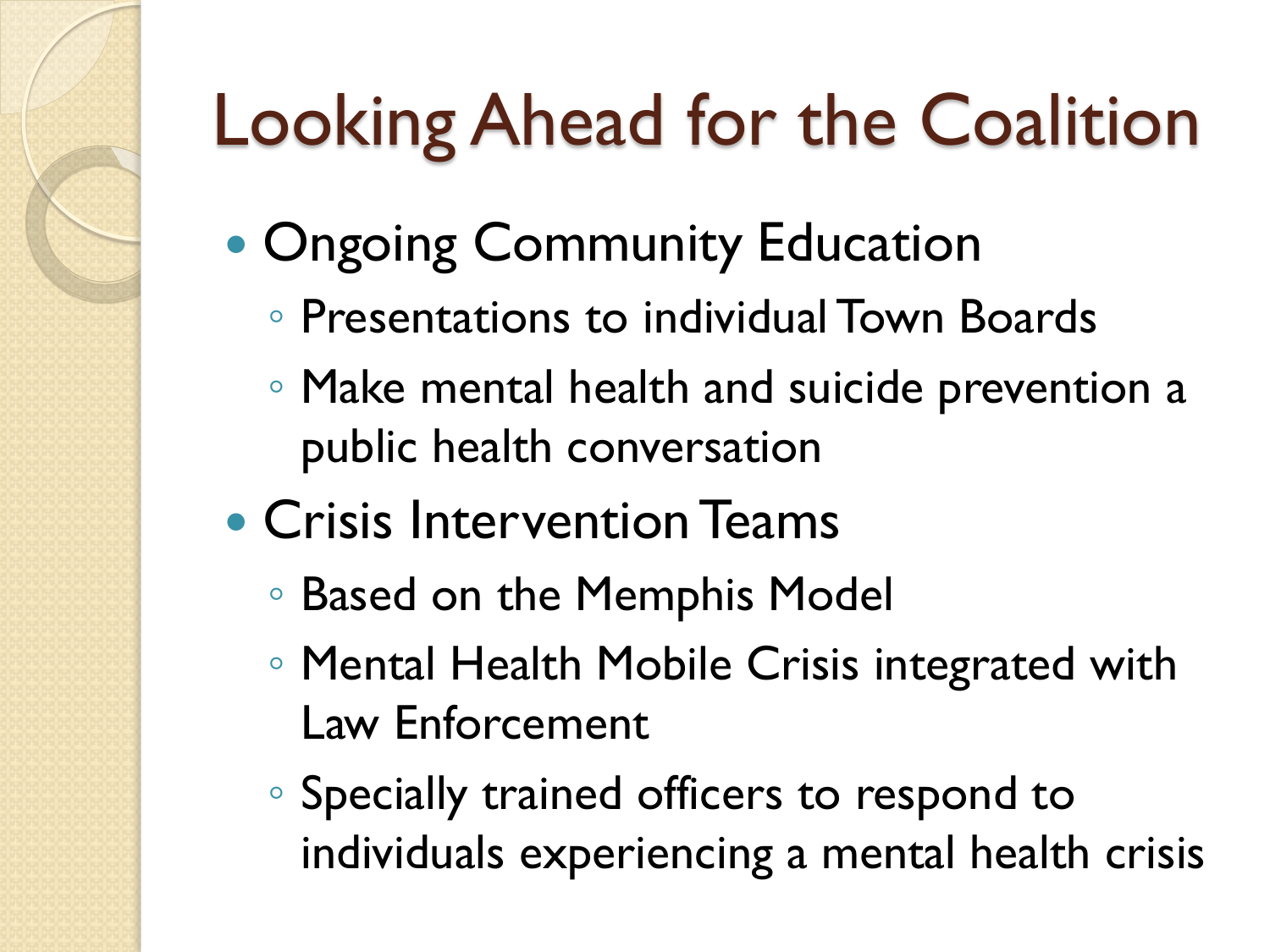# Looking Ahead for the Coalition

- Postvention as Prevention
	- Identify community members at risk and provide outreach services
	- Develop community crisis plans
	- Don't wait for the worst to happen
- 2017 Out of the Darkness Walk
	- Coalition is taking a leading role in hosting the walk
	- Walk, Sponsor, Volunteer, Donate.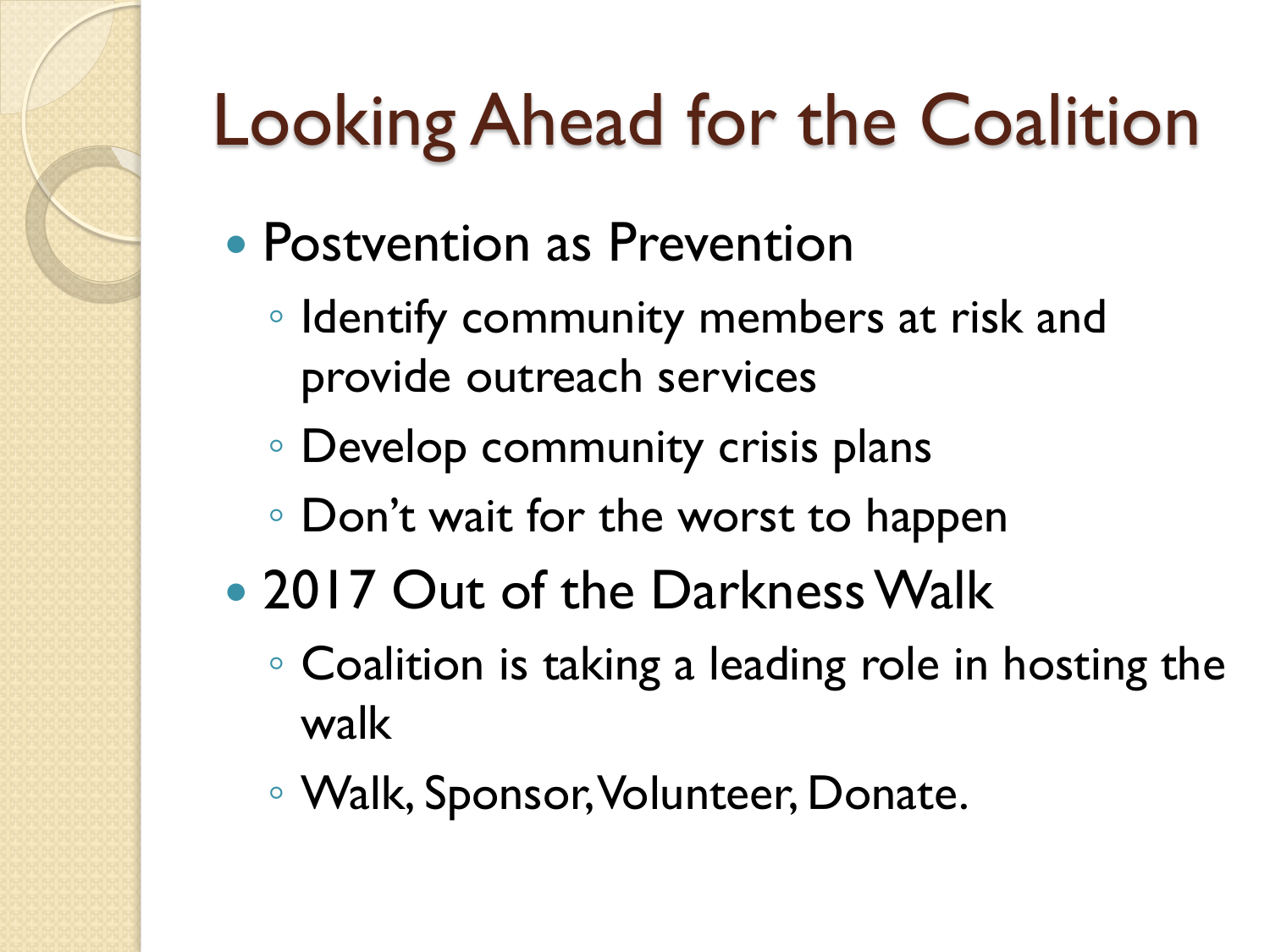## Looking Ahead for the Coalition

- Crisis Stabilization Center
	- Essex County needs way to divert unnecessary ER visits, hospitalizations and re-incarcerations for those experiencing mental health and/or substance abuse crisis
	- Based on Dutchess County model
	- Relieve burden on over-used EMS departments and law enforcement for repetitive users of emergency response systems
	- Provides place to deescalate crisis situation and detox with trained mental health and health care staff while being linked with treatment facilities
	- Will need to establish funding sources i.e. grants, DSRIP, etc.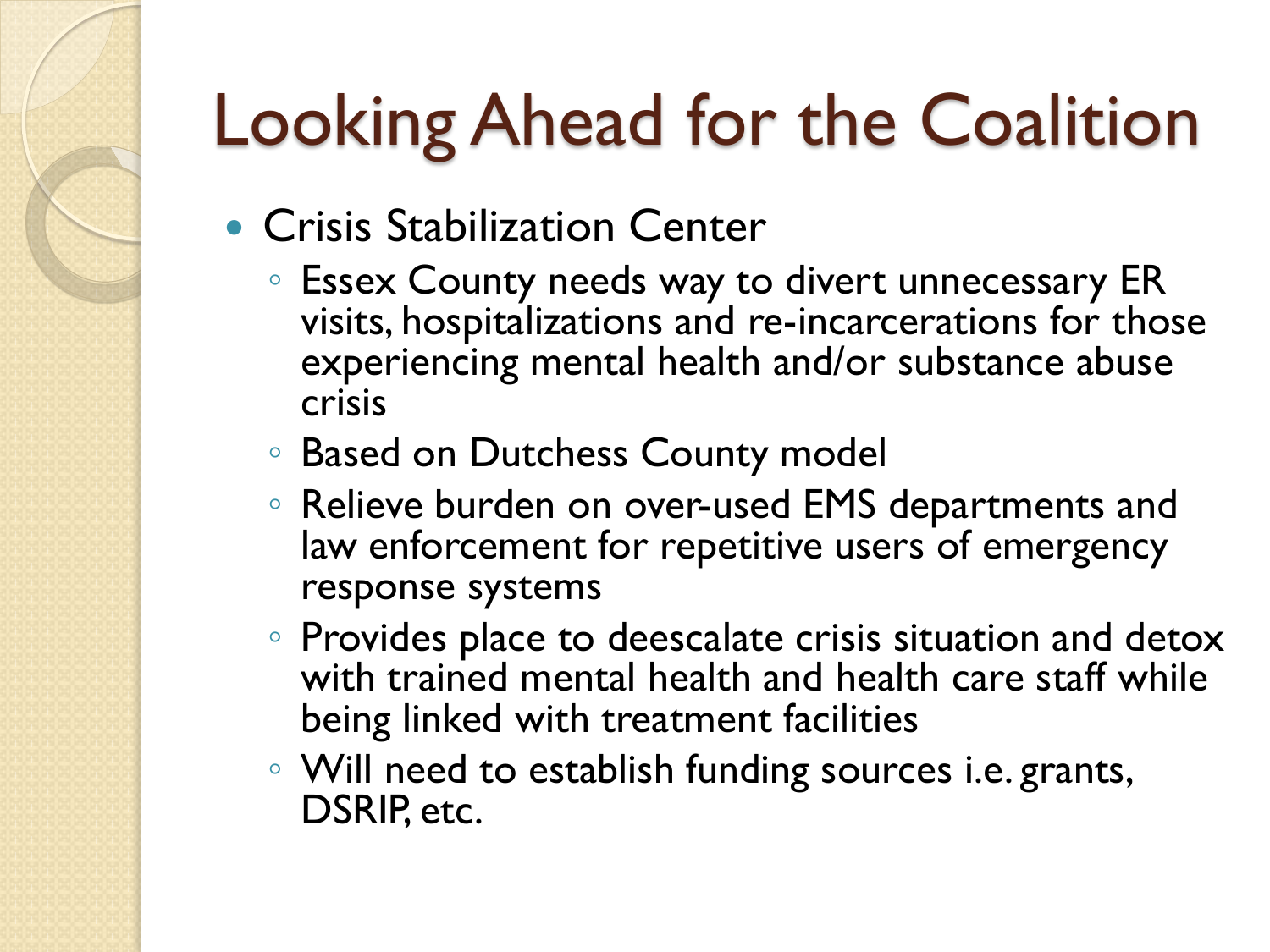#### Available Services for Your Community

- Members of the Coalition are available to speak about suicide prevention and provide evidence-based training programs on a low or no-cost basis to your community.
- Mobile Crisis Services are available through Mental Health Association in Essex County, Inc.
- 24-hour Crisis Services are also available through Essex County Mental Health.
- Information on how to access services is included on the Essex County Suicide Prevention Coalition website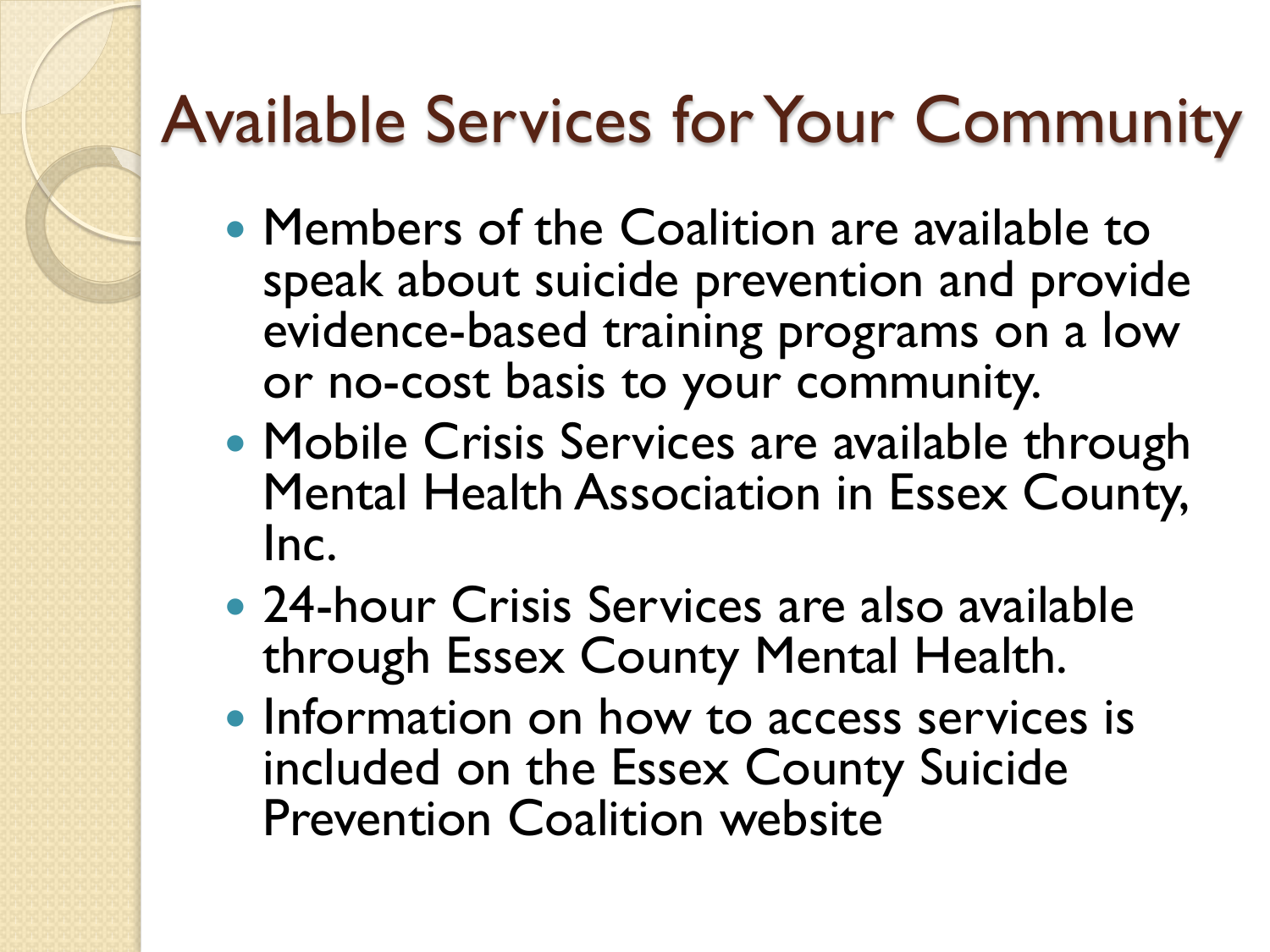### Local Mental Health Resources

- Essex County Mental Health Clinic
	- Regular business hours 873-3670
	- After hours & 24-hour crisis line 888-854-3773
	- New client intakes done on a walk-in basis Monday, Wednesday – Friday: 9:00 am – 2:00 pm
	- Tuesday: 10:00 am 2:00 pm
	- http://www.co.essex.ny.us/MentalHealth.asp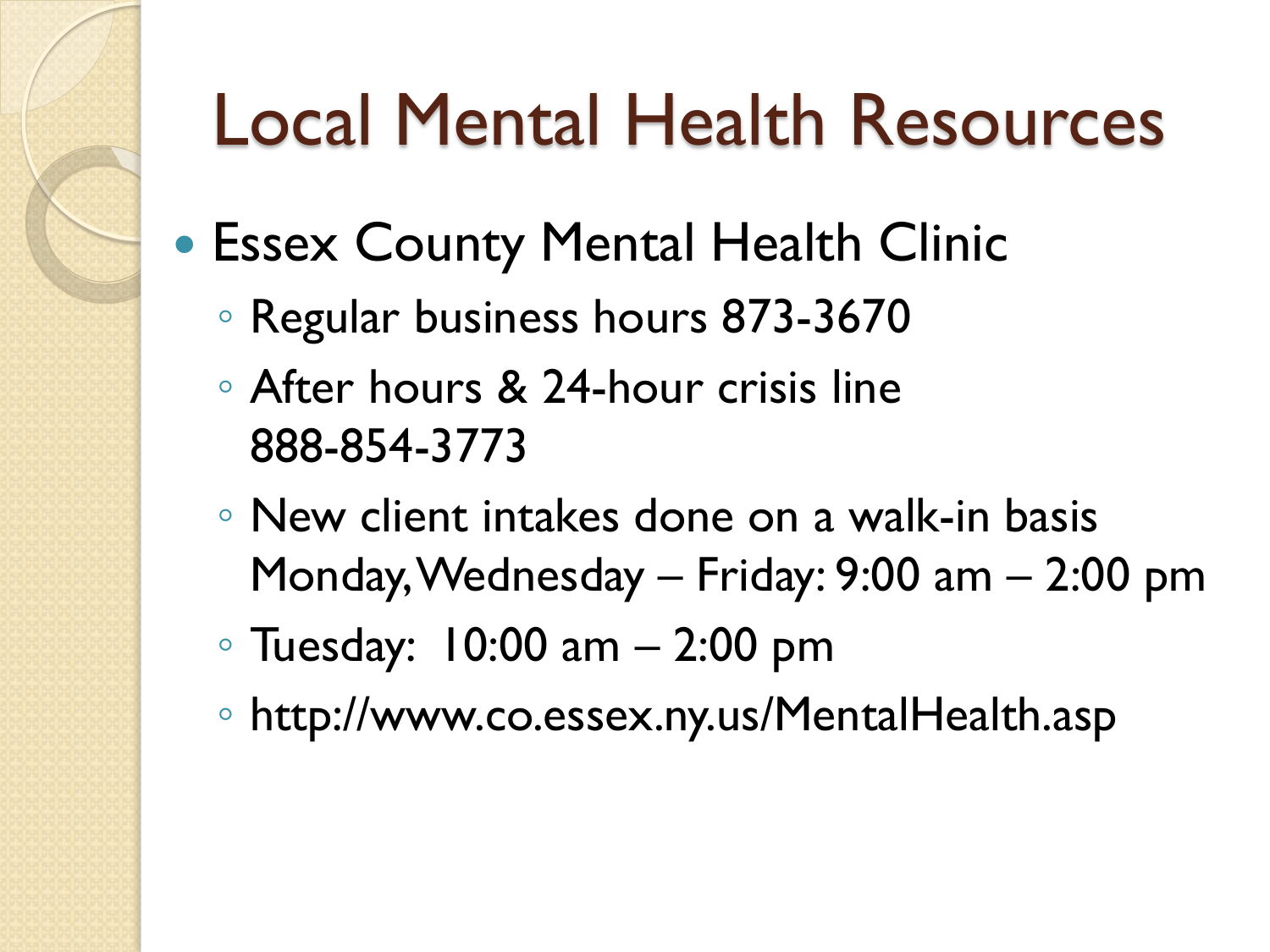## Local Mental Health Resources

- Mental Health Assoc. in Essex County, Inc.
	- Regular business hours 962-2077
	- 24-hour Hopeline 800-440-8074
	- Mobile Crisis Services can be requested by calling the Hopeline or completing online referral form: [https://mhainessex.wufoo.com/forms/mobile-crisis](https://mhainessex.wufoo.com/forms/mobile-crisis-referral/)referral/
	- MHA also provides community support services such as self help groups, supported employment, wellness & recovery center, and care coordination.